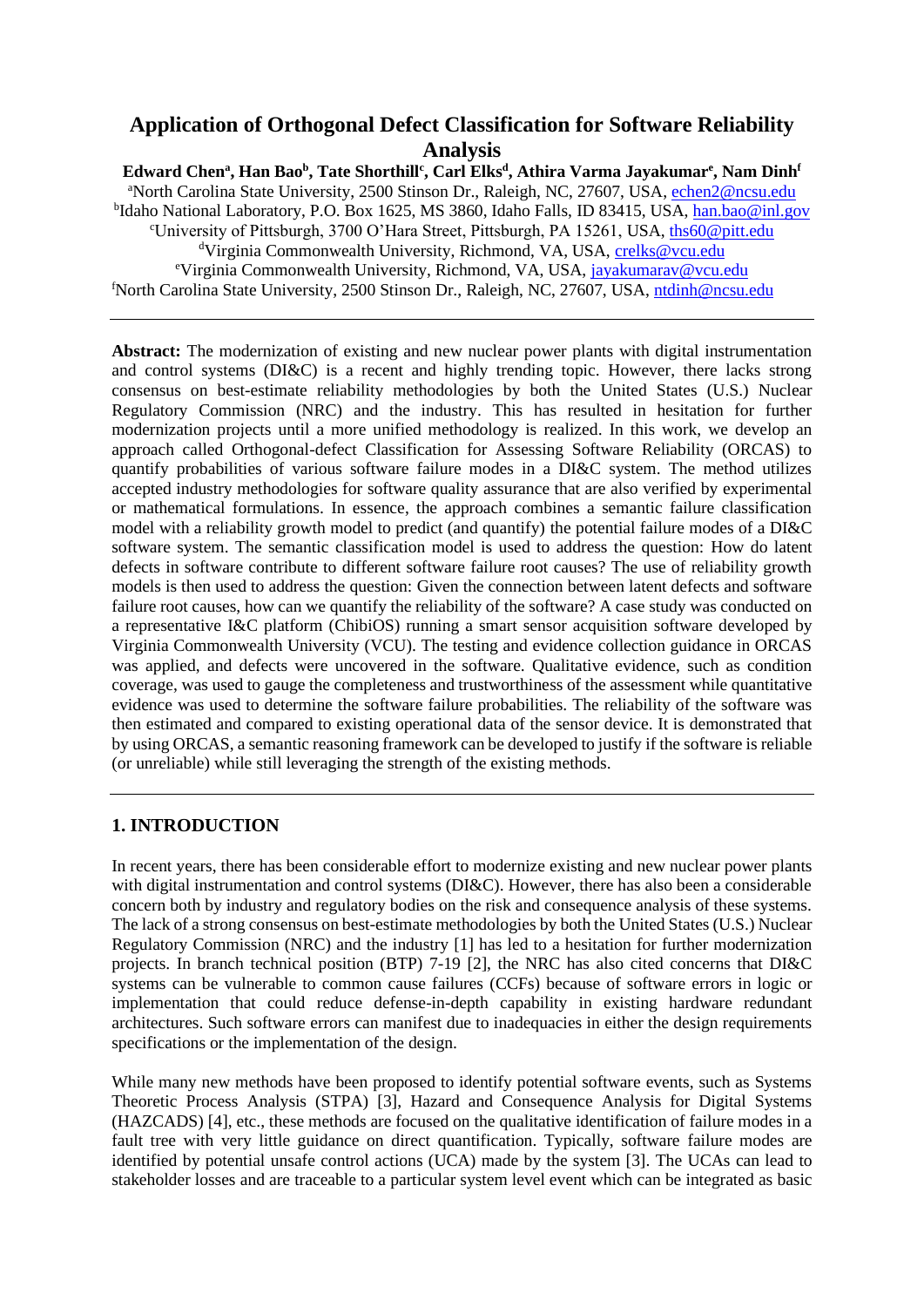events within fault trees [5]. Supplemental assessments to HAZCADS, such as the Digital Reliability Assessment Methodology (DRAM) [6], have been used to address the risk of UCA by assigning Risk Reduction Targets (RRTs) and Control Methods (CMs) to bound the risk of software basic events. The risk to the system is determined by the Safety Integrity Level (SIL) [7] intended for the device. However, RRTs and CMs are qualitative methods at risk mitigation. Specifically, the approach helps identify failure mechanisms and pathways that can lead to UCAs and methods to address them. CMs listed in DRAM are scored qualitatively based on implemented type and effectiveness by expert experience ad belief. However, the improvement in reliability by CMs and RRTs are difficult to quantify. Nonetheless, DRAM provides a useful qualitative support identification framework for design activities.

Aside from bounding estimate methods, other more direct risk and reliability quantification methods include software reliability growth models (SRGMs) [8]. These well-known methods attempt to predict the anticipated reliability of the software through historical failure data and has historically good generalization across multiple industries. However, conventional use of SRGMs are to measure the wholistic reliability of software and rather than specific subsystems (due to the lack of failure data). In cases where failure data is limited, which is especially true for safety critical systems, the uncertainty in the SRGMs can render predictions meaningless [9]. Our research thus aims to provide more acceptable risk and reliability information on DI&C systems without losing specificity or generalization capability. Furthermore, we attempt to collect qualitative evidence to support reliability conclusions.

In this work, we present the idea of Orthogonal-defect Classification for Assessing Software Reliability (ORCAS) to formalize and provide actionable evidence for the reliability quantification of DI&C system. The method utilizes accepted industry testing methodologies for software quality assurance that have also been verified by experimental or mathematical formulations. A pseudo-exhaustive testing [10] approach is adopted to reduce the cost of testing while maintaining a similar level of coverage confidence. In essence, ORCAS combines a semantic failure classification model with a reliability growth model to predict (and quantify) potential failure modes of a DI&C software system. The semantic classification model is used to address the question: How do latent defects in software translate to different software failure modes? For example, suppose a defect was discovered that fails to check a variable's contents before using it in an equation. The direct impact of this defect on the software is difficult to gauge; it may have no impact or have serious consequences in calculation. By translating discovered defects into defined independent categorical types, the impact to software reliability can be generalized and modeled. Here, the use of reliability growth models is more applicable: Given that we know how latent defects contribute to different software failure modes, the risk (or reliability) of the DI&C system can be predicted. In addition, derived qualitative evidence from the ORCAS methodology is used to determine the confidence in our assessment and whether the results are trustworthy.

A case study was conducted on a representative software platform (ChibiOS) [11] running a sensor acquisition software developed by Virginia Commonwealth University (VCU) [12]. The testing and evidence collection guidance in ORCAS was applied. Defects were uncovered in the software. Qualitative evidence, such as condition coverage, was used to gauge the completeness and trustworthiness of the assessment while quantitative evidence was used to determine software failure probabilities. The reliability of the software was then estimated and compared to existing operational data of the sensor device. It is demonstrated that by using ORCAS, a semantic reasoning framework can be developed to justify software reliability (or unreliability) while still leveraging the strength of existing methods.

# **2. THEORETIC BACKGROUND**

Before presenting the methodology, the theory behind this work is first discussed. The most important theory being that 'failures' in software are ill-defined. In STPA, the authors treat software 'failures' as misbehaviors or unintended consequences due to inadequate (but deliberate) specification of constraints and requirements of the system [3]. In this respect, the software never truly 'fails' but rather performs actions that are undesirable while still conforming to existing requirements. Hence, the development of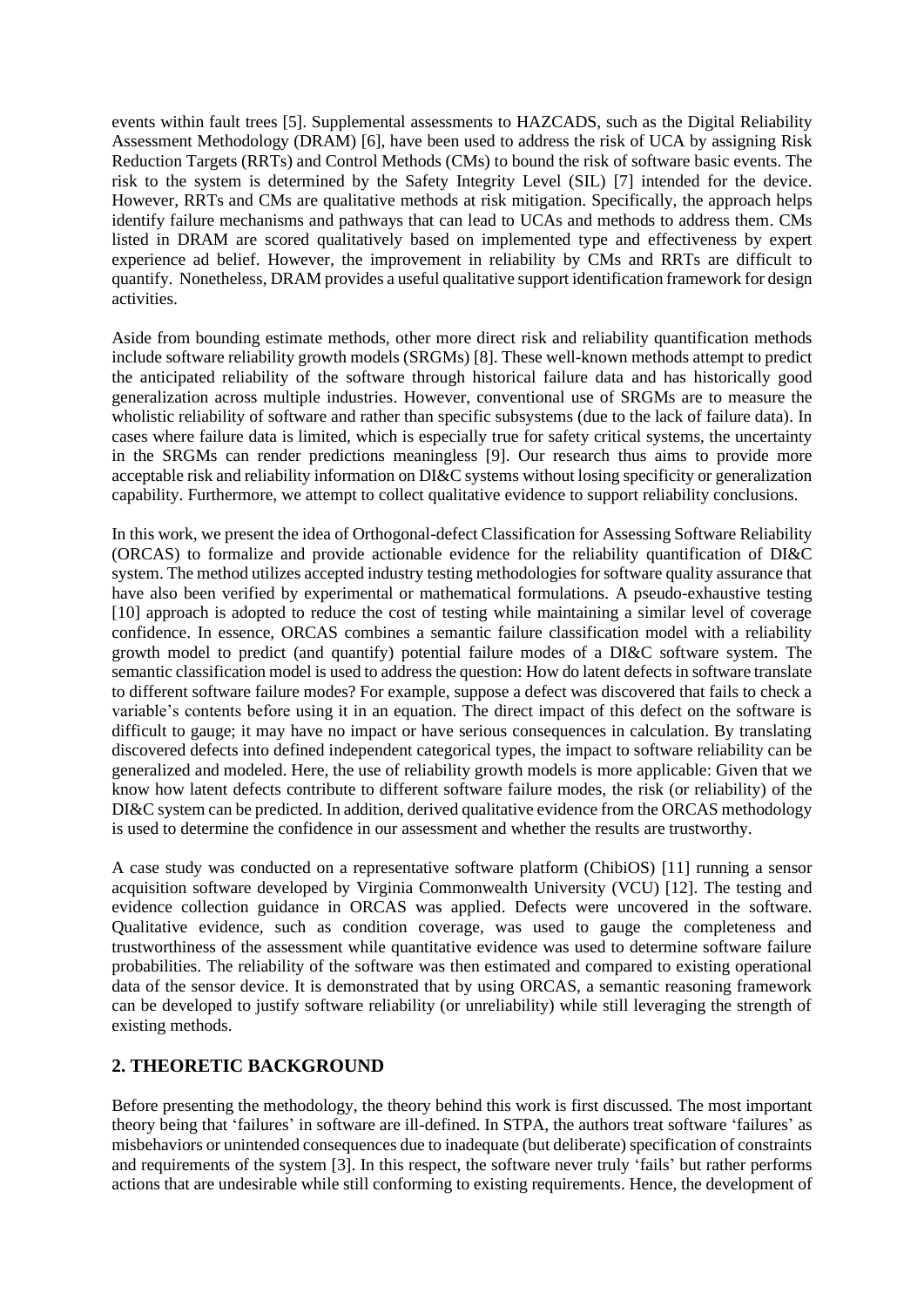UCA in STPA. In this work, the same ideology is utilized, where the different categories of UCA are referred to as software failure modes. In brief, the failure modes are: (1) control action is missing when needed (UCA-A); (2) a control action is provided when not needed (UCA-B); (3) a control action is provided but too early, too late, or out of order (UCA-C); and (4) a control action is stopped too soon or applied too long (UCA-D). However, it is unclear how latent defects in the software translate to each failure mode. For example, missing conditional statement are a common software defect but their relationships to a particular UCA is uncertain. In ORCAS, this relationship is refined with Orthogonal Defect Classification (ODC).

The second theory used in this work is ODC [13]. In ODC, discovered defects are the root causes of software failure modes. However, the cause-and-effect relationship between these root causes and failure mode is not always clear unless explicit cases can be demonstrated. Here ODC acts as a semantic classification bridge between these cause-and-effect relationships by sorting defects into generalized groups. Specifically, by grouping defects with shared characteristics, the characteristics of the failure caused by individual defects can also be generalized. For example, if checking defects are detected, it suggests inadequacy in data or condition verification in the source code. This can then be traced to higher UCA-A probability based on derived correlations. The exact correlations are discussed in the methods section. In brief, the defect groups are function, assignment, algorithm, checking, interface, relationship, and timing [14]. These groups are assumed to be independent and mutually exclusive from each other and cover all known to-date potential defects in the software. In addition, a defect can only be assigned one defect class, but may cause multiple UCAs. In ORCAS, the defect classes are used as qualitative evidence to assess software reliability and causality to software failure modes.

Another application of ODC is the identification of the necessary environmental and input conditions required to uncover or detect defects. These conditions are known as triggers and can also be used to assess when all conditions have been considered. From a conventional perspective, testing conditions as triggers are difficult to measure and compare with each other as tests are not equivalent. Here, ODC also can be used to semantically categorize triggers that are needed for comprehensive software testing. In brief, the groups for implementation triggers are simple and complex path; test coverage, variation, sequence, and interaction; volume/stress; recovery; configuration; startup/restart; and normal mode [14]. These trigger groups are extensive and cover most relevant scenarios, but it is not a complete list. For instance, they do not explicitly consider cybersecurity vulnerabilities as a condition for defects. Nonetheless, from a development perspective, the trigger groups represent an adequate scope for required testing conditions and have been used extensively by the industry [15]. In ORCAS, triggers are used as qualitative evidence to assess the completeness of the testing effort.

This work is part of the Light Water Reactor Sustainability (LWRS) project, "DI&C Risk Assessment". The object of this project is to provide effective quantitative and qualitative measurement tools to gauge the risk and reliability of modernization projects in existing and novel nuclear reactors [16] [17] [18]. In the LWRS-developed framework for DI&C risk assessment, ORCAS is developed and used to quantify the probability of STPA-identified UCAs [19] [20] [21].

# **3. METHODOLOGY**

The basis for ORCAS is to use pseudo-exhaustive test-based approaches [10] to generate a historical failure database. Defects that are detected and removed are classified based on ODC theory. Each defect class is then modeled to quantify probabilities of different software failure modes. Qualitative evidence collected throughout this process is then used to gauge how complete and confident we are in the assessment. The overall workflow of the method (and meaningful extensions) can be seen in [Figure. 1.](#page-3-0) Items in the dashed box are all elements pertaining to the ORCAS methodologies. In general, the outputs of ORCAS are the software failure mode probabilities and confidence in the assessment. The qualitative evidence derived from ORCAS include the requirement traceability matrix (RTM), trigger coverage assessment (TCA), structural path coverage, and reliability modeling stability. The quantitative evidence include the defect reports used to determine failure probability.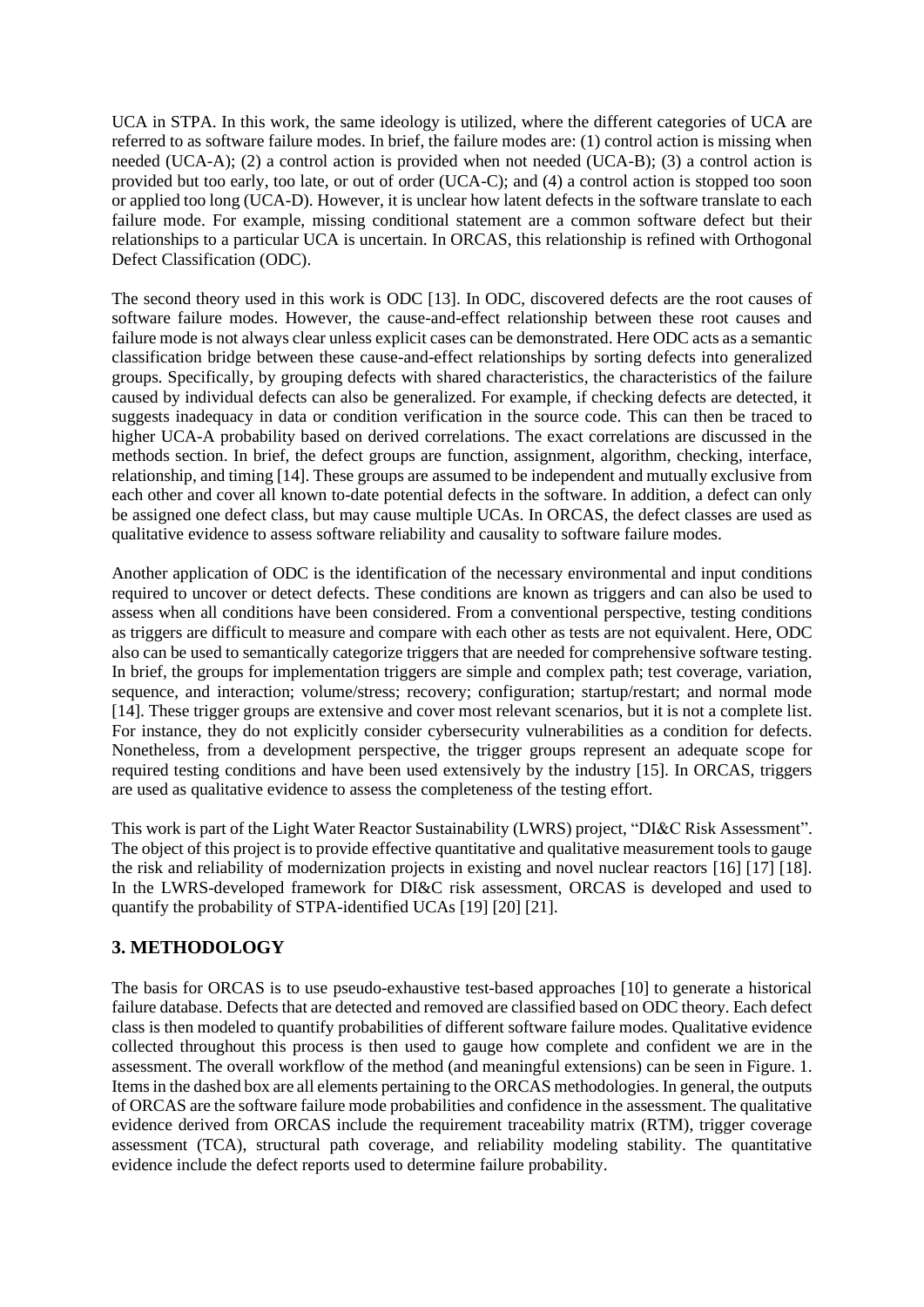#### **3.1 Stages of ORCAS**

It is important to note that the assessment of software reliability should be continuously evolving with the implementation and design of the system. For instance, the target and scope of the analysis may not be fully known at the start of the assessment due to inherent complexity of the software system. Missed relevant items will require returning to the prior stage for further refinement. For example, when a defect is detected and classified in stage 3, it is expected to be repaired before the software is deployed. This will require returning to stage 2 for defect removal activities. Imperfect knowledge and discovery at any individual stage suggests that revisiting a prior stage is anticipated.



Figure. 1 Overall workflow of ORCAS.

<span id="page-3-0"></span>In stage 0, the relevant information and details pertaining to the system are collected. This step is assumed to occur in any assessment and thus not described in detail. The information that can be collected at this stage can include formal documentation (i.e., IEEE 29148, IEEE 829, IEC 61508, etc.), defect and anomaly reports, design, and requirements specifications. Exact documents are not specified; however, information pertaining to the functional and non-functional requirements, implementation design, and test verification and validation are required for further stages.

In stage 1, the scope and testing adequacy requirements are defined. Here the desired modules and functions of the system are outlined and what type of testing is required. As software can be incredibly complex, initially assigning the scope to the entire system can be overwhelming and uninformative. Rather, it is advised that a fault tree approach is adopted to assess exactly what the stakeholders are concerned about (via top events) and how it may impact operational goals. The fault tree provides structure, but also linear relationships between software failures to loss events. HAZCADS can be one method to develop the qualitative fault tree; however, in this work, the REdundancy-guided Systemstheoretic Hazard Analysis (RESHA) [22] [23]is utilized to deconstruct the DI&C systems. In RESHA, failures in the control systems are based on physical separation of components and devices to emphasize the focus on control processes. For instance, an analog to digital converter integrated circuit is a physical component where its hardware and software failures can be modeled in an integrated fault tree. In addition, recent work in RESHA also introduces unsafe information flows (UIFs) as a software failure mechanism. UIFs are relevant for information-based, control-absent systems such as monitoring systems. In essence, UIFs mimic UCAs in failure categories but deals with information/feedback dependencies. The failure modes are: (1) failure to provide feedback when needed (UIF-A); (2) providing feedback when not needed (UIF-B); (3) the feedback that is provided comes too early, too late, or out of sync/sequence (UIF-C); and (4) the feedback value is low, high, not-a-number (NaN), or infinity (Inf) (UIF-D). Further details can be found in [17]. Lastly, RESHA fault tree construction follows an STPA top-down systems theoretic approach. This can help constrain the size of the tree to only basic failure events relevant to the stakeholders. Once the relevant aspects for analysis are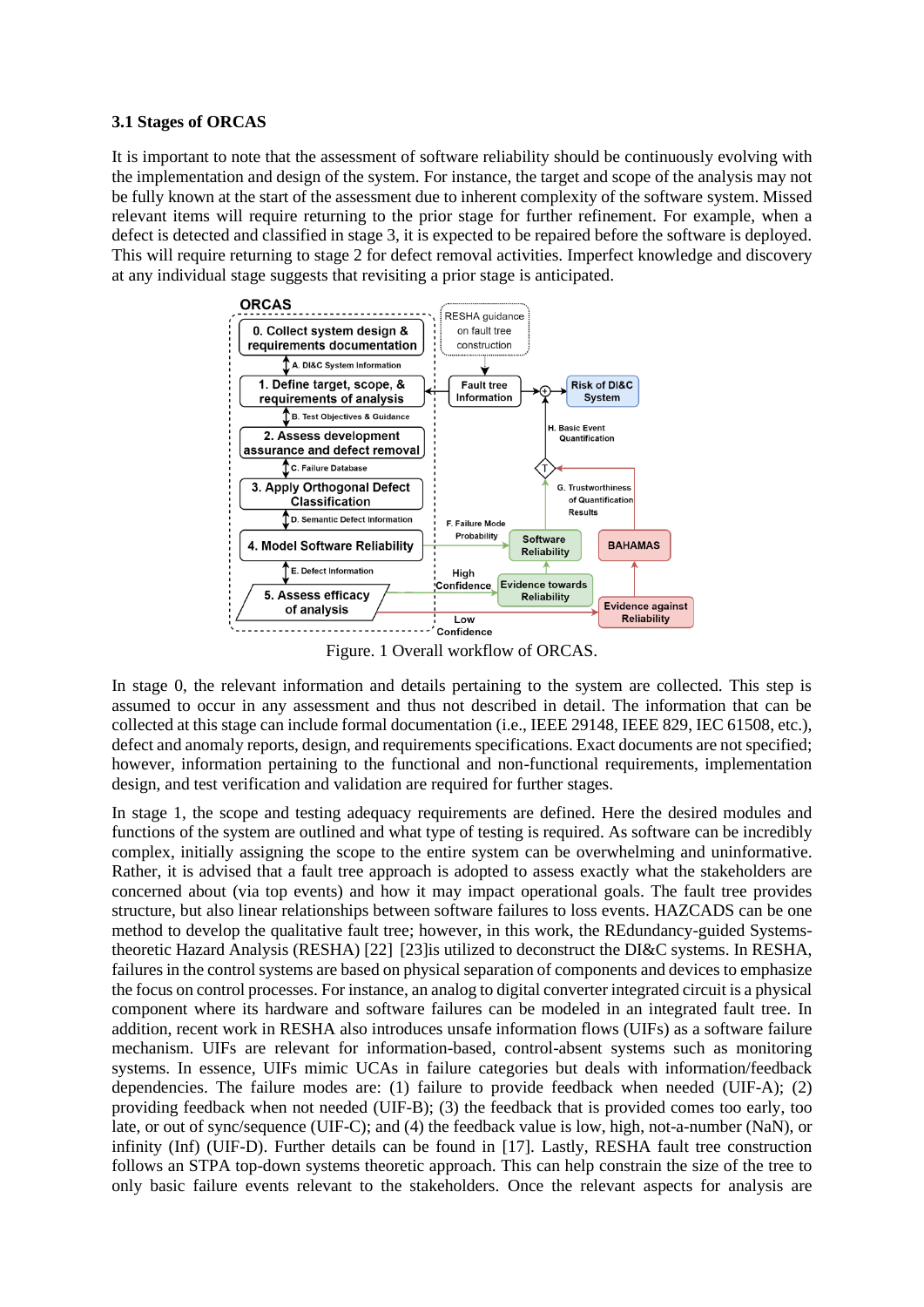identified, the target software can be assessed based on testing completeness(adequacy) and satisfaction of test formulation requirements. The purpose of these testing adequacy requirements is to determine what tests should have been implemented for verification and how complete the testing is. In this work, the adequacy of requirements is outlined in a three-level test suite hierarchy, as shown i[n Figure 2.](#page-4-0) Each level specifies defect triggers that need to be considered during test implementation and activities that should be conducted to address the testing adequacy. Recommended methodologies, such as T-way combinatorial testing [24], modified condition decision coverage (MCDC) [25], boundary value analysis (BVA) [26], and equivalence partitioning (EP) [26] have been proven to be experimentally effective and are recommended to complete each activity. However, quantitative test metrics alone are not adequate at predicting software reliability, as discovered in [27]. Hence, the need for qualitative evidence to assess trustworthiness and completeness in the assessment.

In stage 2, the testing adequacy requirements identified in the previous stage are compared to the testing efforts conducted by the development team. For activities involving T-way combinatorial testing, BVA, and EP, the specific range, variation, edges cases etc. of the parameters were identified in the previous stage. These need to be traceable to test cases implemented by the developer. For path analysis, tests should exist that consider different path conditions. For the RTM, both functional and non-functional requirements of the software should be traced to associated test cases that demonstrate conformance. The completeness of the RTM, TCA, and structural coverage is used as qualitative evidence for testing completeness. These metrics also serve to identify areas requiring further testing. For instance, if function variation was not considered during testing, the associated tests can be implemented to satisfy this metric. The defects from testing are collected from two sources. The first source are the existing defect reports during the development process. The second source is the additional defect removal process, which is initiated due to inadequate test coverage.

| Level 3 Testing (User)    |                                                                         |                                                                                      |  |  |
|---------------------------|-------------------------------------------------------------------------|--------------------------------------------------------------------------------------|--|--|
| <b>Testing Activities</b> | <b>Defect Triggers Covered</b>                                          | <b>Recommended Methods</b>                                                           |  |  |
| <b>System Test</b>        | Software Configuration                                                  | T-way Parameter Testing<br><b>Bounday Value Analysis</b><br>Equivalence Partitioning |  |  |
| <b>System Test</b>        | Workload/Stress<br>Recovery/Exception<br>Startup/Restart<br>Normal Mode | Requirements Traceability Matrix                                                     |  |  |

| Level 2 Testing (Subsystem) |                                                                                                          |                                                                                 |  |  |
|-----------------------------|----------------------------------------------------------------------------------------------------------|---------------------------------------------------------------------------------|--|--|
| <b>Testing Activities</b>   | <b>Defect Triggers Covered</b>                                                                           | <b>Recommended Methods</b>                                                      |  |  |
| <b>Unit Test</b>            | Simple Path<br>Complex Path                                                                              | Modified Condition Decision Coverage                                            |  |  |
| <b>Function Test</b>        | <b>Function Coverage</b><br><b>Function Variation</b><br><b>Function Squence</b><br>Function Interaction | T-way Parameter Testing<br>Boundary Value Asessment<br>Equivalence Partitioning |  |  |

| <b>Level 1 Testing (Component)</b> |                                                                                                                 |                                                                                 |  |  |
|------------------------------------|-----------------------------------------------------------------------------------------------------------------|---------------------------------------------------------------------------------|--|--|
| <b>Testing Activities</b>          | <b>Defect Triggers Covered</b>                                                                                  | <b>Recommended Methods</b>                                                      |  |  |
| Unit Test                          | Simple Path<br>Complex Path                                                                                     | Modified Condition Decision Coverage                                            |  |  |
| <b>Function Test</b>               | <b>Function Coverage</b><br><b>Function Variation</b><br><b>Function Squence</b><br><b>Function Interaction</b> | T-way Parameter Testing<br>Boundary Value Asessment<br>Equivalence Partitioning |  |  |

<span id="page-4-0"></span> Figure 2. Three-tier software testing requirements with recommended activities and methods.

In stage 3, the defect reports are collected and categorized based on ODC theory [28]. An analysis of defects involves understanding what went wrong and how it was resolved. Importantly, defects are classified based on shared characteristics of the resolution or solution. It should be noted that if widely different solutions exist for the same problem, it may be an indication of inadequate requirements and constraints specification for the problem. After the classification of defects, the defect reports are assigned to specific software failure modes based on data-driven causality relationships.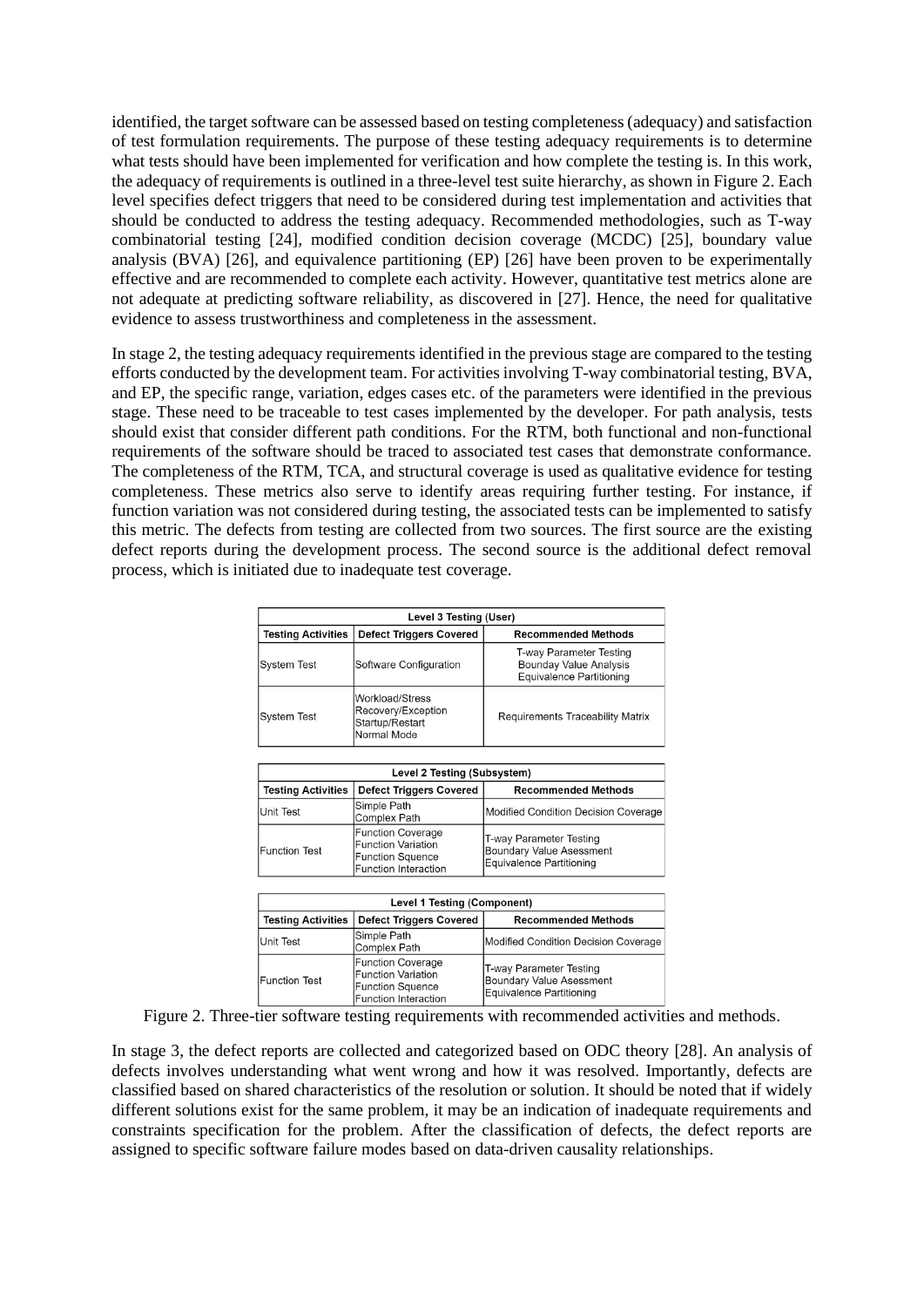The relationship between defect class and software failure mode is based on quantitative data collected from various open-source Github repositories namely, the MongoDB, Cassandra, Apache HBase, Zephyr, and OpenPilot repositories. The first three are all NoSQL database management systems; data can be found at [29]. Zephyr is a scalable small-footprint real-time operating system while OpenPilot is a semi-autonomous driving system. For each issue report in the databases, the defect class was determined first, followed by how it impacted the software. The impact to the users/stakeholders was generalized into the four UCA/UIF software failure modes. The contribution by each class to specific UCA/UIF then was counted and used to determine conditional probabilities (e.g.,  $P(UCA-A|Function defect))$ . In this work, 402 defect reports were used in total to form the conditional probabilities. I[n Figure 3,](#page-5-0) the various conditional probabilities with UCA/UIF can be seen. Darker color indicates greater correlation between defect class and UCA/UIF failure mode. For example, suppose a new assignment defect was detected in the software. Based on historical data, it has a 66.7% chance to cause a UCA/UIF-B under the worst environmental conditions. However, it is not as useful to discuss discovered defects, as they will have been removed/repaired. Therefore, the probability of remaining undetected defects by class is desirable.

|                              | UCA/UIF-A | <b>UCA/UIF-B</b> | <b>UCA/UIF-C</b> | UCA/UIF-D |
|------------------------------|-----------|------------------|------------------|-----------|
| <b>Algorithm Defects</b>     | 0.320     | 0.140            | 0.350            | 0.190     |
| Assignment<br><b>Defects</b> | 0.288     | 0.667            | 0.045            | 0.000     |
| <b>Checking Defects</b>      | 0.360     | 0.244            | 0.256            | 0.140     |
| <b>Function Defects</b>      | 0.389     | 0.222            | 0.241            | 0.148     |
| <b>Interface Defects</b>     | 0.347     | 0.533            | 0.080            | 0.040     |
| <b>Timing Defects</b>        | 0.190     | 0.048            | 0.524            | 0.238     |

Figure 3. Causality of software failure modes (UCA/UIFs) and orthogonal defect classes

<span id="page-5-0"></span>In stage 4 of ORCAS, the probability of specific defect classes are determined. The methodology behind reliability growth models is not discussed in detail as extensive literature already exists. However, for ODC class specific SRGM, the author recommends Ref. [28]. In essence, each defect that is identified and classified requires the time or effort during testing. There are two important outcomes from this stage. The first is the predicted failure probability of each defect class and the second is the usefulness of the model. The second outcome is highly dependent on the amount of failure data required to generate reasonably accurate predictions on the remaining number of defects. Stability is used as a qualitative attribute to gauge usefulness. Generally, in stable models, the total number of predicted defects should not vary significantly from week to week. If variations are large, the resulting predictions also have a large variation thus rendering the model useless. In Ref. [30], this was the issue for their safety critical DI&C system as there was insufficient failure data for convergence. A 10% maximum variation allowance is recommended and shown to be effective [31]. This value also informs developers when sufficient failure data has been collected and testing can be stopped.

It is anticipated that reliability growth modeling will be difficult and not always applicable in every software development life cycle (SDLC). The measurement of effort can be difficult to accurately determine due to a range of factors. Development groups may batch repair defects together or the software development may be proprietary, making SRGM parameter estimation difficult. In such cases, a bounded failure probability estimation approach can be adopted. In bounded estimation, it is assumed that most defects have already been removed. Following reliability growth theory, further testing effort only reduces the probability of a defect existing; thus, the failure probability will only decrease. If such an approach is used, it is recommended only after the SDLC where testing has been conducted. The probability is determined approximately by counting the number of defects by class and dividing by the total testing effort. For failure-on-demand, the test effort is the number of tests conducted. For continuous failure probability, the test effort is the product of the test duration by the number of tests. The output is the failure probability of each defect class (e.g.,  $P(\text{Defect})$ ).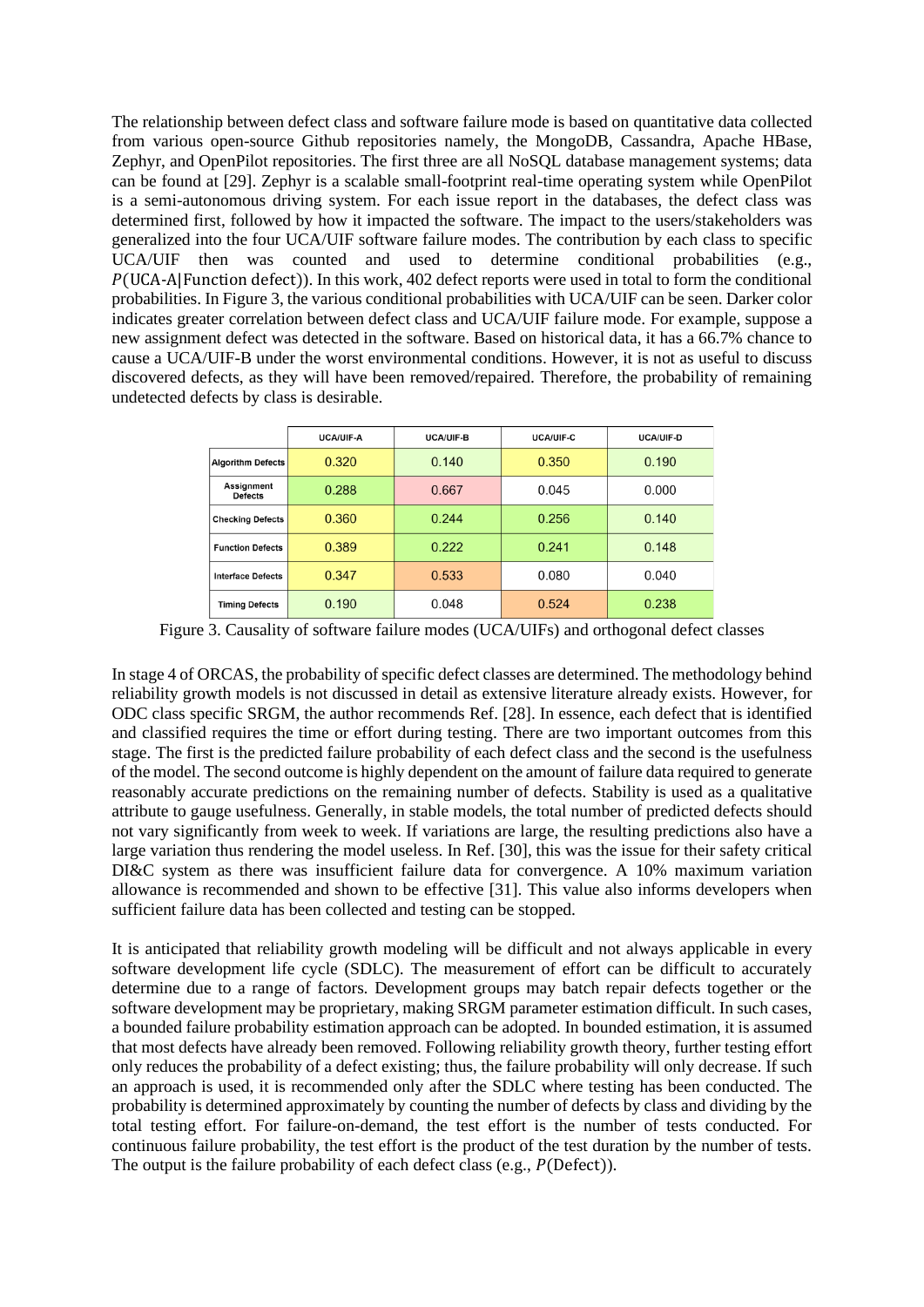Finally, the probability of specific UCA/UIF classes can be determined by multiplying the conditional probabilities of each class with an individual class probability, as shown in Eq[n.\(1.](#page-6-0) Recall the conditional probability was pre-determined through the historical defect data. Only the second term,  $P$ (Defect) needs to be determined by the users. The result is the probability of each UCA/UIF mode (Eqn.1). The total software failure probability can be found through the sum of all UCA/UIF modes.

<span id="page-6-0"></span>
$$
P(UCA_X) = P(UCA_X|Alg.)P(Alg.) + \dots + P(UCA_X|Timing.)P(Timing.)
$$
 (1)

The last stage of ORCAS is the qualification of the software development process. Recall that the qualitative information derived from the method include the RTM, the TCA, the structural path coverage, and the stability of the reliability modeling. The developers and users can assess the completeness of the testing effort by reviewing how complete each qualitative factor is and which areas need further refinement. For instance, the RTM informs the developers whether each requirement was tested, while the TCA informs the developers that every scenario considered. The developers can then return to those software sections and conduct further testing.

### **3.1 Assumptions and Limitations**

This method has several assumptions and limitations. The most concerning limitation is the use of reliability growth modeling in highly critical systems. In Ref. [30], insufficient software failure data was cited as one reason why this method is infeasible. When operational failure data is limited, the model is oversensitive, and the predictions have large uncertainties. While this may not be the case for all software, the lack of failure data is a highly relevant and limiting scenario. ORCAS only partially addresses this issue. When testing completeness is sufficient, but failure data is insufficient (i.e., all triggers are considered but no defects were discovered), ORCAS defers to a different methodology, which is known as Bayesian and Human-reliability-analysis Aided Method for the reliability Analysis of Software (BAHAMAS) [32]. The qualitative evidence derived from ORCAS can also be used to support BAHAMAS. This is seen in [Figure. 1,](#page-3-0) where low assessment confidence leads to BAHAMAS.

The second major assumption is that causality between defect classes and UCAs/UIFs do not differ significantly between different types of software. In this work, while this assumption held for several different types of assessed software (i.e., database management, embedded OS, vehicle control), further verification of this relationship is required for all software. While ODC suggests that software defect classes are process and development agnostic, more evidence is required to justify this claim.

## **4. CASE STUDY**

In this work, the ORCAS methodology was applied to an embedded smart sensor developed by VCU. The sensor is a barometric pressure and temperature sensing device that originates from the VCU Unmanned Aerial Vehicle (UAV) Laboratory [12]. The device consists of mature design and code, including the Software Requirements Specification (SRS) and Software Design Description (SDD) documentation, with over 10,000 hours of tested flight time. The software is written in GNU11 C programming language for the application code and runs on top of the ChibiOS Version 17.6.4 Real-Time Operating System (RTOS) [12]. The software was tested extensively using a pseudo-exhaustive test-based approach developed by VCU [10] and incorporates methodologies such as combinatorial testing, boundary value assessment, equivalence partitioning, and MCDC structural path coverage.

## **4.1. Pseudo Exhaustive Testing Results**

The tests conducted by VCU were collected and assessed for testing completeness. The SRS and SDD documents were reviewed; and test tracing was conducted. In total, 10,687 tests were conducted on three functions: (1) 'circular\_buffer\_read;' (2) 'get\_current\_pressure;' and (3) 'kalman\_filter.' Duplicate tests in T-way testing were not counted. Fault injection testing was completed by VCU; however, details on test formulation were not available, and thus, not counted. However, no new defects were detected through fault injection that were not originally caught by T-way combinatorial testing.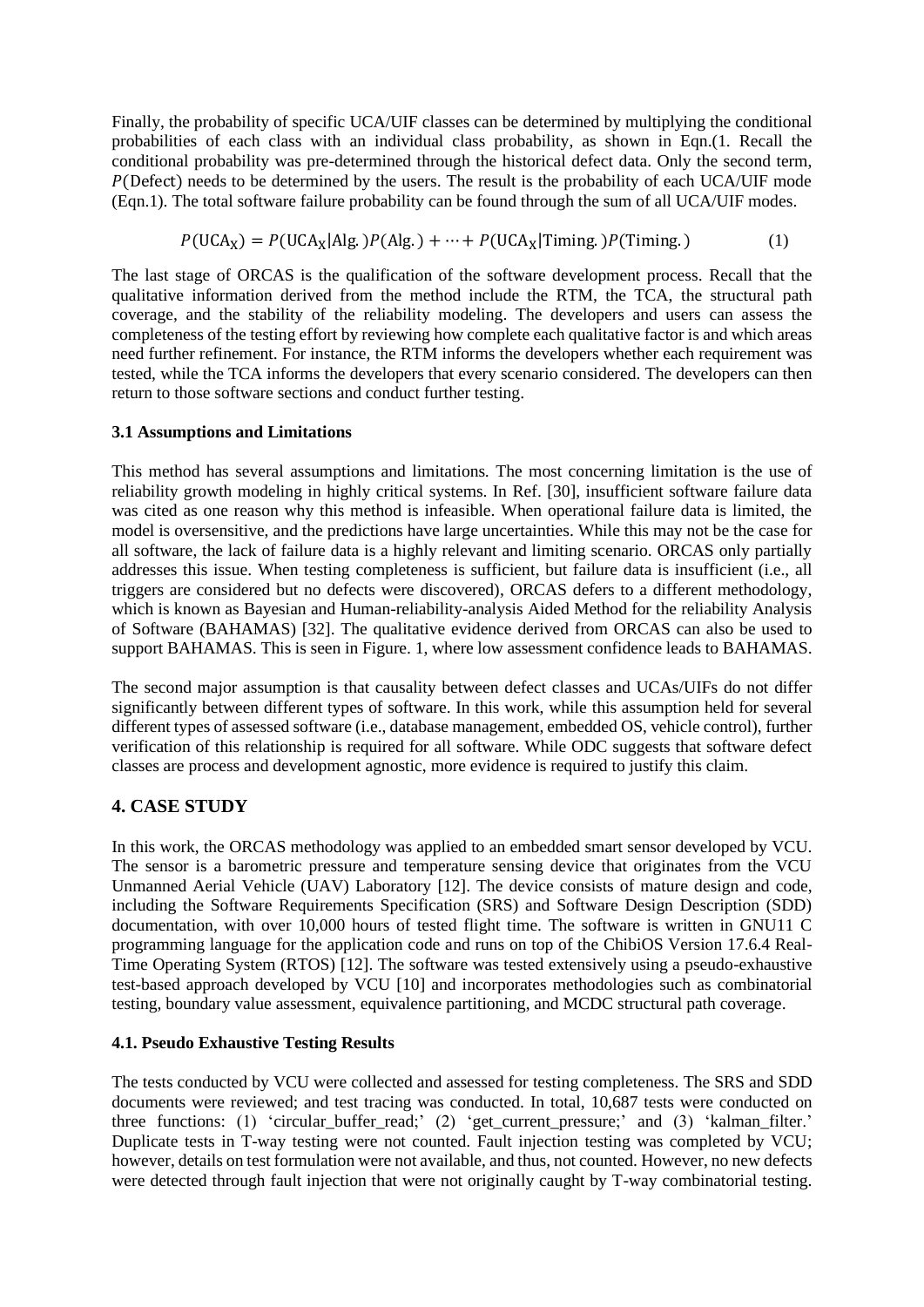The defects that were discovered can be seen in [Table 1.](#page-7-0) In column one and two, the testcase failure and root cause is described and conducted by VCU. In column 3, the defect class and resolution are specified via ORCAS.

<span id="page-7-0"></span>

| <b>TestCase Failure</b>                                                                                                                                                                                    | <b>Root Cause</b>                                                               | <b>Defect Class and Resolution</b>                                                                     |  |
|------------------------------------------------------------------------------------------------------------------------------------------------------------------------------------------------------------|---------------------------------------------------------------------------------|--------------------------------------------------------------------------------------------------------|--|
| Unable to fill the buffer completely. Can<br>only fill buffersize-1 elements.                                                                                                                              | buffer<br>full<br>Incorrect<br>check.                                           | Algorithm defect, traversal method<br>through circular buffer changed to<br>check all elements.        |  |
| TestExecution Timeout – Buffer overflow<br>and corruption of neighboring memory<br>addresses cause the 'Memcpy' function to<br>hang when called with a length greater<br>than the destination buffer size. | Missing<br>destination<br>buffer overflow check.                                | Checking defect, limit on size of<br>buffer implemented via IF statement<br>and truncation.            |  |
| Indicates successful data read operation<br>even with invalid configurations of buffer,<br>'size of buffer,' 'head,' and 'tail' pointers.                                                                  | Invalid<br>buffer<br>configurations<br>not<br>handled.                          | Algorithm defect,<br>changed<br>true<br>statement to false when invalid<br>configuration branch taken. |  |
| Returns varying negative values of buffer<br>read length when requested 'number of<br>bytes' is negative.                                                                                                  | Invalid negative values of<br>the number of bytes to be<br>read is not handled. | Checking defect, limit on negative<br>inputs implemented via IF statement.                             |  |
| Negative values of buffer size are accepted<br>during buffer initialization and buffer is<br>filled with negative size value.                                                                              | Invalid buffer size is not<br>considered during buffer<br>initialization.       | Checking defect, limit on negative<br>inputs implemented via IF statement.                             |  |
| Actual output value indicates 'Infinity.'                                                                                                                                                                  | Missing divide by zero<br>check.                                                | Checking defect, try catch for divide<br>by zero exception added.                                      |  |
| Actual output value indicates 'NaN' (not a<br>number).                                                                                                                                                     | Missing overflow check<br>in float computation.                                 | Checking defect, try catch for<br>overflow exception added.                                            |  |
| Function processes input values outside<br>the valid range.                                                                                                                                                | Missing invalid<br>input<br>value handling.                                     | Checking defect, limit on inputs<br>implemented via IF statement.                                      |  |

| Table 1. Software failures, defect class, and resolution from VCU test data. |  |  |
|------------------------------------------------------------------------------|--|--|
|                                                                              |  |  |

# **4.2. Qualitative Evidence**

The qualitative evidence collected in this case study include the RTM, as shown in

[Table 2,](#page-8-0) the TCA, as shown in [Table 3,](#page-9-0) and structural path coverage. The requirements were derived from the SRS document provided by VCU. In total, ten high-level requirements were identified. Additional requirements were also specified in the SDD but are refinements of the original ten. In column one, the requirement tag is provided, followed by a brief description in column two. In column three, tests that were implemented for each requirement were traced. If targeted tests for that requirement existed, a 'complete' grade (or 1) is assigned. Similarly, if no targeted tests were created, an 'incomplete' grade (or 0) is assigned. If tests that required part of the requirement existed, but were targeted at other requirements, an 'indirect' grade (or 0.5) is assigned. For example, the data averaging requirement (REQ-7) had direct tests associated and was completed with T-way combinatorial testing. For REQ-7 to be tested, collection of sensor data (REQ-1) must have been functional too. However, no tests were explicitly designed for REQ-1; therefore, only partial indirect testing was conducted on REQ-1 via testing of REQ-7. Of the ten high-level requirements, five had tests directly associated with them, four had indirect testing, and one had no tests.

For trigger coverage assessment, all three levels of software testing were assessed [\(Table 3\)](#page-9-0). From right to left, the columns include the level of testing, the recommended activities, the triggers to be covered, VCU's implemented method for each activity, and the completeness score. Both component and subsystem testing were complete and had various types of tests associated. However, there were inadequate tests developed for the system level. Specifically, no tests were found for configuration or workload/stress testing. This corresponds with the RTM as no tests were traced to REQ-3. The startup/restart trigger also only had indirect tests (as the device had to be turned ON to run).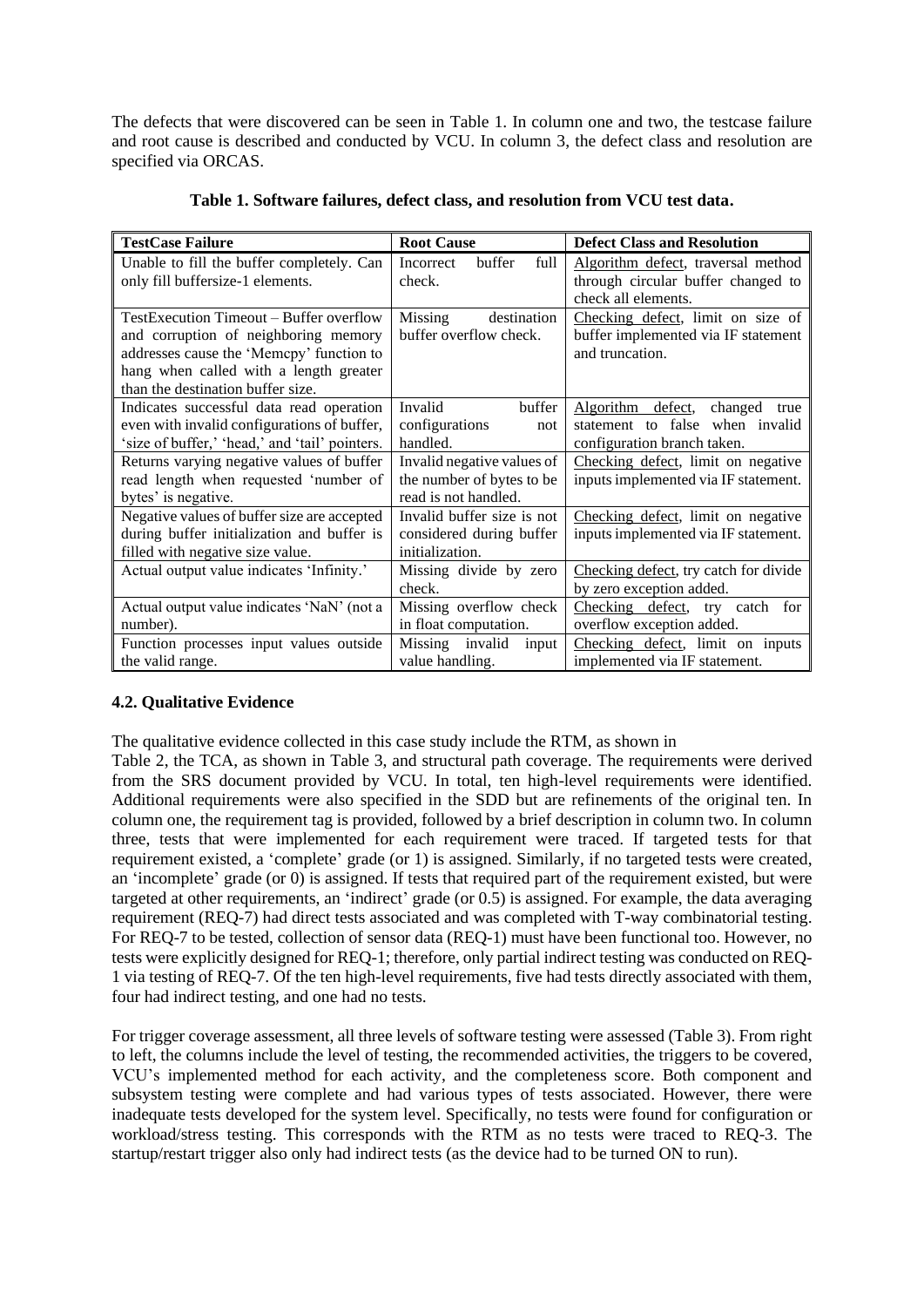For the structural path coverage, VCU's team demonstrates that the use of T-way combinatorial testing can achieve 100% MCDC coverage [10]. Additional path assessment conducted via ORCAS agrees with VCU's results and revealed 12 unreachable but extraneous/benign code segments.

### **4.3. Quantitative Evidence**

The quantitative evidence that was collected includes the eight defect reports from testing, as observed in [Table 1,](#page-7-0) and the 10,687 tests. Each test was assumed to correspond to 1 hour of effort. In addition, reliability growth models could not be used for the VCU data as the timeline of effort required to create and run the tests was not measured. Therefore, the bounded failure probability estimation approach is adopted. The software failure modes are determined from the SRS and SDD documentation. Based on specifications, one of the hazards to the system was determined to be 'Incorrect pressure above  $\pm 1\%$ of true value was provided to dependent devices causing unstable altitude adjustments.' The possible UIFs includes A, C, and D corresponding to a pressure reading that is missing when needed, a pressure reading that is asynchronous to reality, and a pressure reading that is too high or too low, NaN or Inf invalid values. UIF-B is not applicable for continuous monitoring systems as the value will always be needed.

Using the correlations shown in [Figure 3,](#page-5-0) the individual UIF failure probabilities are determined, observed i[n Table 4.](#page-9-1) Defects with zero failure probability (or not detected) are excluded from the table. The total software failure probability was determined to be 5.854E-4 per hour (bottom right sum in [Table 4\)](#page-9-1). The probabilities of each UIF can be seen in the last row, which is the sum contribution of the individual probabilities.

<span id="page-8-0"></span>

| <b>Specified Requirements</b> | <b>Functional Description</b>                           | <b>Test Complete</b> | <b>Scoring</b> |
|-------------------------------|---------------------------------------------------------|----------------------|----------------|
| Collection of Sensor Data     | ASCII format starting with six calibration              | Indirect             | 0.5            |
| $(REQ-1)$                     | constants followed by float point data.                 |                      |                |
| Transmission<br>of<br>Data    | I2C protocol transmitting [temp., pressure, KF-         | Indirect             | 0.5            |
| $(REQ-2)$                     | pressure].                                              |                      |                |
| Reconfiguration<br>Device     | Capability at updating parameters of MS5611.            | Incomplete           | $\Omega$       |
| $(REQ-3)$                     |                                                         |                      |                |
| Re-ranging of Data (REQ-      | Valid differential pressure $(-1)$ to $(+1)$ psi, valid | Complete             | 1              |
| 4)                            | absolute pressure range $(0)$ to $(15)$ psi, capability |                      |                |
|                               | to re-scale pressures to defined ranges.                |                      |                |
| Temperature-effect            | Valid range $(-40)$ to $(125)$ °C, capability to adjust | Complete             | 1              |
| Compensation (REQ-5)          |                                                         |                      |                |
| Transmitter Calibration       | Recalibrate [min, max] of internal ranging and          | Complete             | 1              |
| $(REQ-6)$                     | compensation parameters.                                |                      |                |
| Data Averaging (REQ-7)        | Analog data is converted using moving avg.              | Complete             | 1              |
|                               | Kalman filter with size of window updatable as          |                      |                |
|                               | user parameter.                                         |                      |                |
| Data Conversion (REQ-8)       | Float to int conversion and rounding must be exist      | Complete             | 1              |
|                               | with error correction.                                  |                      |                |
| Data Output (REQ-9)           | Manage serial transmission to host via UART.            | Indirect             | 0.5            |
| Logging/Clocking<br>Data      | Host update rate must be greater than 2 Hz, with        | Indirect             | 0.5            |
| $(REQ-10)$                    | three commands to shell program.                        |                      |                |

**Table 2. Abridged Requirements Traceability Matrix**

### **4.4. ORCAS Results**

The VCU smart sensor was designed to be a representation of a safety critical smart sensor device. As such, a thorough design, documentation, and development environment of the software was conducted. The device also had extensive operational hours justifying reliability. However, from the ORCAS assessment, we can conclude two specific things. From qualitative evidence, the inadequate areas of testing verification were identified. These primarily include the system level configurable options,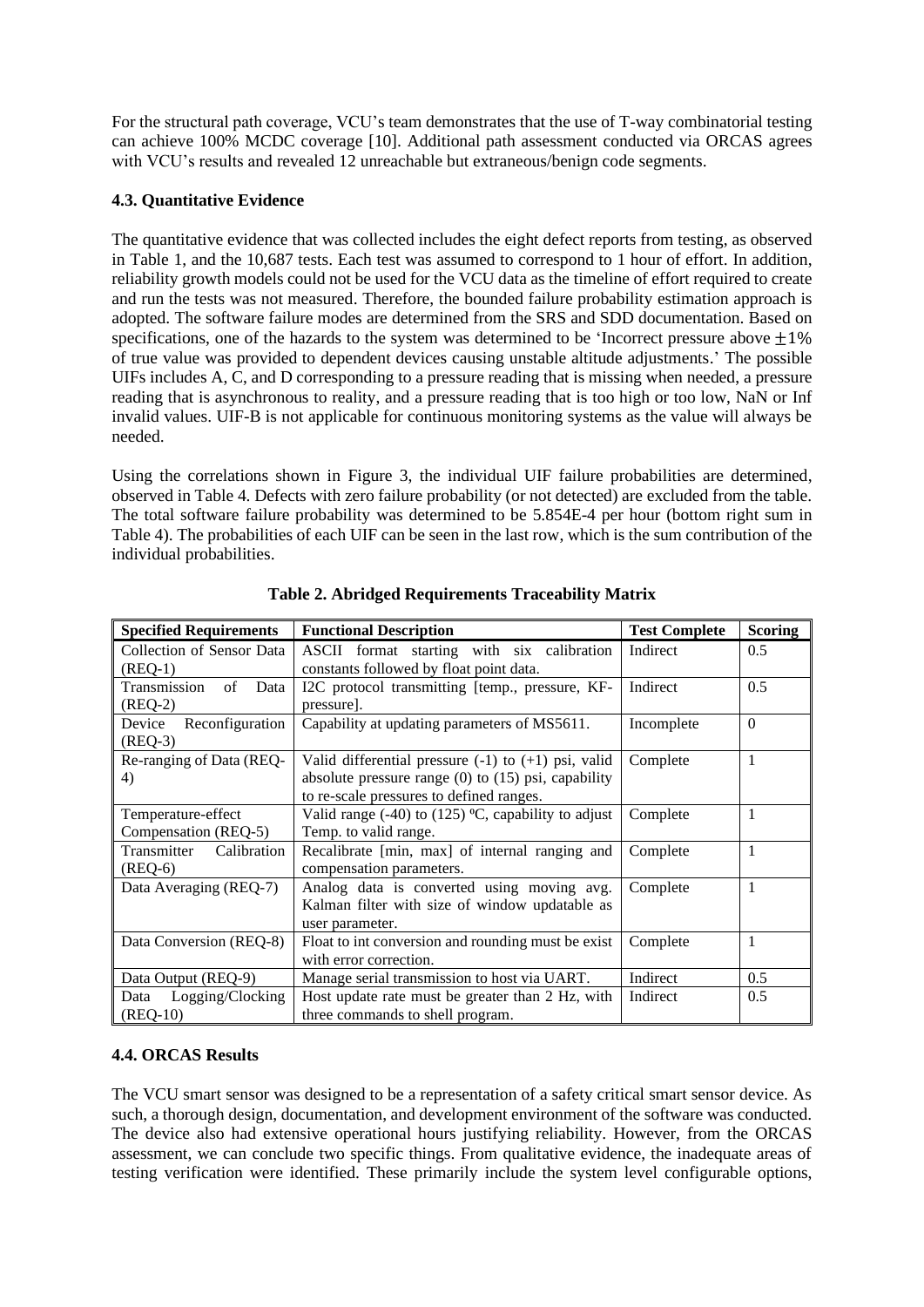stress, and communication with peripherals. In addition, while many conditions were tested, approximately 76%, this value may be unacceptable and used as an argument against software reliability. From the quantitative evidence, a maximum failure probability of 5.854E-4 per hour was determined based on the number of tests and number of detected defects. Note this value is for any software failure regardless of severity. While this value may seem acceptable, the qualitative evidence suggests that additional hidden defects may exist due to incomplete testing.

<span id="page-9-0"></span>

|                  | <b>Activity</b>      | <b>Defect Triggers Required</b> | <b>Implemented Method</b>         | <b>Score</b> |
|------------------|----------------------|---------------------------------|-----------------------------------|--------------|
| <b>Component</b> | Unit Test            | Simple Path                     | MCDC (Complete)                   | 1/1          |
|                  | <b>Function Test</b> | Variation.<br>Coverage,         | T-way, BVA, EP, Sequence          | 3/3          |
|                  |                      | Sequence                        | testing (Complete)                |              |
| Subsystem        | <b>Unit Test</b>     | Simple Path, Complex Path       | MCDC (Complete)                   | 2/2          |
|                  | <b>Function Test</b> | Variation,<br>Coverage,         | T-way, BVA, EP, Sequence          | 4/4          |
|                  |                      | Sequence, Interaction           | testing, Interaction verification |              |
|                  |                      |                                 | (Complete)                        |              |
| <b>System</b>    | <b>System Test</b>   | Startup/Restart                 | (Indirect)                        | 0.5/1        |
|                  | <b>System Test</b>   | Recovery/Exception              | T-way, BVA, EP, fault injection   | 2/2          |
|                  |                      | Normal Mode                     | (Complete)                        |              |
|                  | <b>System Test</b>   | Configuration                   | (Incomplete)                      | 0/2          |
|                  |                      | <b>Workload/Stress</b>          |                                   |              |

**Table 3. Abridged Trigger Coverage Assessment**

**Table 4. Probabilities of each UIF with sum totals**

<span id="page-9-1"></span>

|                  | $UIF - A$  | $UIF - B$ | UIF – C  | $UIF - D$ | <b>Total</b> |
|------------------|------------|-----------|----------|-----------|--------------|
| <b>Algorithm</b> | 5.989E-5   |           | 6.550E-5 | 3.556E-5  | 1.609E-4     |
| <b>Checking</b>  | $2.021E-4$ |           | 1.437E-4 | 7.860E-5  | 4.244E-4     |
| <b>Total</b>     | 2.620E-4   |           | 2.092E-4 | . .142E-4 | 5.854E-4     |

# **5. CONCLUSION**

A novel approach to determining software reliability and supporting evidence is discussed in this work. Software failure data from VCU's smart sensor device was collected and used to demonstrate the methodology. While a pseudo-exhaustive test-based approach was utilized (as recommended by ORCAS), it was shown that not all requirements and defect triggering scenarios were considered. These are areas where further testing effort are recommended. Software failure probabilities per UIF mode were also determined. A linear correlation between defect class and UCA/UIF was determined from 402 defect reports acquired from various open-source repositories. The individual and total UIF probabilities were determined from this correlation. By using ORCAS, the developer can identify areas where further work and the necessary methods are still needed to implement. They will also be able to provide evidence to stakeholders toward software reliability based on the qualitative and quantitative results. Future work includes collecting data from different types of software to further verify the UCA/UIF correlation developed in Figure 3.

### **Acknowledgements**

The authors would like to thank Gordan E. Holt at Idaho National Laboratory for technical editing and formatting of this paper as well as Dr. Sai Zhang for technical review. The research activities and achievements documented in this paper were funded by the United States Department of Energy's Light Water Reactor Sustainability Program, Risk Informed Systems Analysis (RISA) Pathway. This submitted manuscript was authored by a contractor of the U.S. Government under DOE Contract No. DE-AC07-05ID14517. Accordingly, the U.S. Government retains and the publisher, by accepting the article for publication, acknowledges that the U.S. Government retains a nonexclusive, paid-up, irrevocable, worldwide license to publish or reproduce the published form of this manuscript, or allow others to do so, for U.S. Government purposes. This information was prepared as an account of work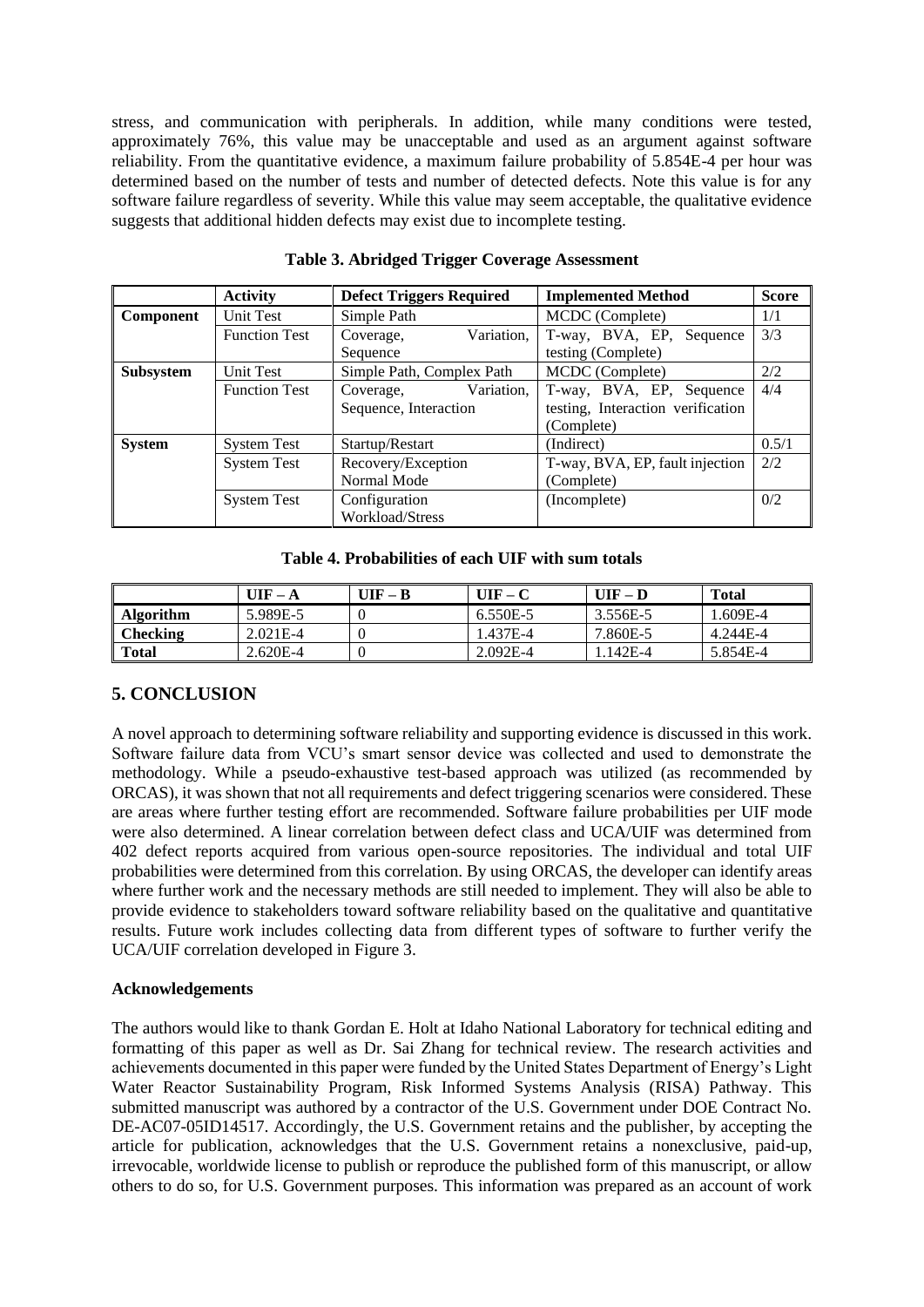sponsored by an agency of the U.S. Government. Neither the U.S. Government nor any agency thereof, nor any of their employees, makes any warranty, express or implied, or assumes any legal liability or responsibility for the accuracy, completeness, or usefulness of any information, apparatus, product, or process disclosed, or represents that its use would not infringe privately owned rights. References herein to any specific commercial product, process, or service by trade name, trademark, manufacturer, or otherwise, does not necessarily constitute or imply its endorsement, recommendation, or favoring by the U.S. Government or any agency thereof. The views and opinions of authors expressed herein do not necessarily state or reflect those of the U.S. Government or any agency thereof.

#### **References**

- [1] Nuclear Regulatory Commission, "Incorporation by Reference of Institute of Electrical and Electronics Engineerings Standard 603-2009, SECY-15-0106," Nuclear Regulatory Commission, Washington, 2016.
- [2] Nuclear Regulatory Commission, "Guidance for Evaluation of Defense in Depth and Diversity to Address Common-Cause Failure due to Latent Design Defects in Digital Safety Systems, BTP 7- 19," Nuclear Regulatory Commission, Washington, 2021.
- [3] N. G. Leveson and J. P. Thomas, "STPA Handbook," MIT Partnership for Systems Approaches to Safety and Security, Cambridge, 2018.
- [4] Electric Power Research Institute, "Hazard Analysis Methods for Digital Instrumentation and Control Systems - Revision 1," Electric Power Research Institute, Washington, 2021.
- [5] A. D. Williams and A. J. Clark, "Using Systems Theoretic Perspectives for Risk-Informed Cyber Hazard Analysis in Nuclear Power Facilities," in *29th Annual INCOSE International Symposium*, Orlando, 2019.
- [6] Electric Power Research Institute, "Digital Reliability Analysis Methodology," Electric Power Research Institute, Washington, 2021.
- [7] International Electrotechnical Commission, "IEC 61508-1:2010," International Electrotechnical Commission, Geneva, 2010.
- [8] J. D. Musa and K. Okumoto, "A Logarithmic Poisson Execution Time Model for Software Reliability Measurement," Institute of Electrical and Electronics Engineers, Whippany, 1984.
- [9] H. S. Son, H. G. Kang and S. C. Chang, "Procedure for Application of Software Reliability Growth Models to NPP PSA," *Nuclear Engineering and Technology,* vol. 41, no. 8, pp. 1065- 1072, 2009.
- [10] A. Jayakumar, D. R. Kuhn, B. Simons, A. Collins, S. Gautham, R. Hite, R. N. Kacker, A. Rajagopala and C. Elks, "A Pseudo Exhaustive Software Testing Framework for Embedded Digital Devices in Nuclear Power," National Institute of Standards and Technology, Gaithersburg, 2021.
- [11] G. D. Sirio, "ChibiOS/RT The Ultimate Guide," ChibiOS EmbeddedWare, 2020. [Online]. Available: https://www.chibios.org/dokuwiki/doku.php?id=chibios:documentation:books:rt:start. [Accessed 2022].
- [12] C. Elks, C. Deloglos, A. Jayakumar, A. Tantawy, R. Hite and S. Guatham, "Specification of a Bounded Exhaustive Testing Study for a Software-based Embedded Digital Device," Idaho National Laboratory, Idaho, 2018.
- [13] R. Chillarege, I. S. Bhandari, J. K. Chaar, M. J. Halliday, D. S. Moebus, B. K. Ray and M.-Y. Wong, "Orthogonal Defect Classification - A Concept for In-Process Measurements," *International Institute of Electrical Engineers Transactions on Software Engineering,* vol. 18, no. 11, pp. 943-956, 1992.
- [14] International Business Machines, "Orthogonal Defect Classification v5.2 for Software Design and Code," International Business Machines, Armonk, 2013.